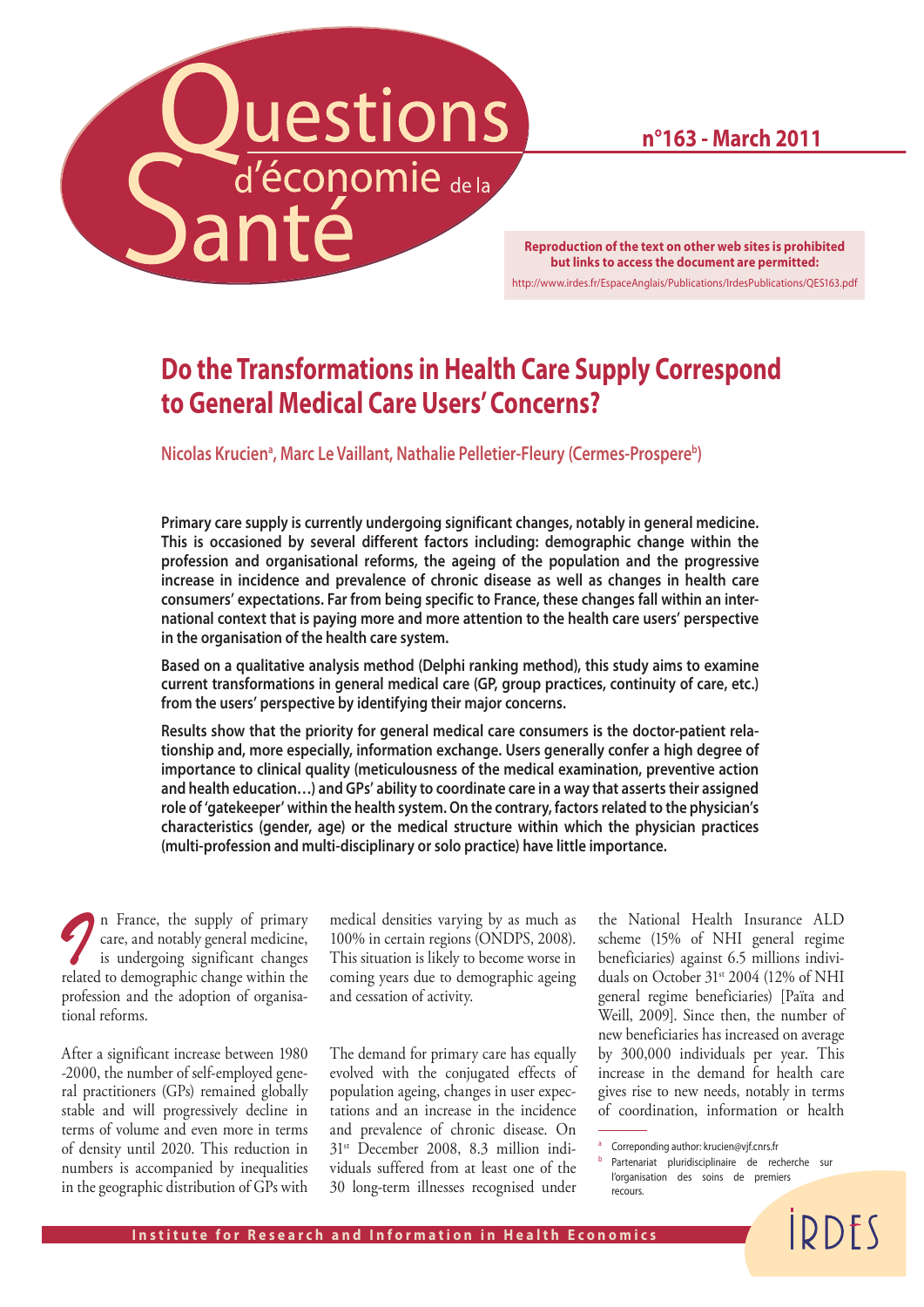education. These modifications in the demand for primary care have an impact on general medical practice.

The percentage of patients aged over 60, the number of patients presenting at least one long-term chronic illness, or the number of patients on the patient register presenting multiple comorbid conditions (Aulagnier et al., 2007) has an impact on the average duration of a consultation which globally lasts 16 minutes (Le Fur et al., 2009).

In the face of these various changes in the supply and demand of primary care, several responses have been provided within the profession, notably the development of salaried/mixed system of payment practices and group practices. The percentage of self-employed GPs declaring working in a group practice has thus increased from 43% in 1998 to 54% in 2009 (Baudier et al., 2010). In parallel, the role attributed to the GP within the health system has been



#### **The Delphi 'ranking' technique**

The Delphi method belongs to the family of consensus methods (focus groups, citizens' juries). Since its first uses in the 1950's, it has undergone various adaptations giving rise to variations such as the 'ranking-type' Delphi technique. One of the founding principles of the Delphi technique is the indirect interaction of respondents based on anonymous questionnaires comparing one individual's response to that of all the respondents (Group position). The individual can then either decide to maintain his/her response or modify it so that it converges with the group response. In the Delphi 'ranking' version, this technique is used to establish the degree of importance accorded to different items.

#### **In this study, each survey round pursues a specific objective.**

• The **first round** serves as a sorting mechanism for all the items used to describe the provision of general medical care. Respondents are questioned on the importance they grant to each of the 40 items using a 9 point scoring scale and 3 demarcation levels (*of no importance – fairly Important – extremely important*).

• The **second round** identifies the aspects of care respondents consider having the most importance. To do this, respondents choose the 5 aspects they consider being the most important among the 14 aspects proposed.

• The **third round** ranks items in order of importance in order to identify eventual priority areas. Respondents rank the 7 aspects identified as being extremely important in the previous round by order of importance. Several aspects may be equally ranked at the same level of importance in order to avoid a 'forced' classification. This is the 'ranking' round of the survey.

#### **This iterative process relies on 'rule-based decision making' that progressively reduces the number of items used in the analysis.**

• **From the first to the second survey round.** The 14 aspects selected satisfy the rule of decisionmaking 'being important' (at least 75% of scores must be in the [7-9] interval on the scoring scale. These thresholds were chosen in conformity with international literature that generally considers the [4-6] interval on the scoring scale as being the zone of indecision.

• **From the second to the third survey round.** The 7 aspects selected satisfy the rule of decisionmaking 'being the most important' (aspect selected by at least 33% of respondents).

modified by the adoption of reforms in the organisation of primary care.

Law n° 2004-810 of August 13th 2004 reforming the National Health Insurance scheme thus instituted the 'preferred GP' scheme aimed at improving the coordination and the quality of care. At the end of 2008, 85% of National Health Insurance general regime beneficiaries declared a 'preferred GP' that, in the majority of situations, was self-employed (Cnamts, 2009). This mission to improve the coordination of care was reasserted in the Law n°2009-879 of July 21st 2009 that defines the GP as a pivotal element in first contact care (primary care).

These developments are not specific to France. They fall within an international context that is paying more and more attention to health system users' viewpoint. The aim of this study is to analyse current transformations in primary care supply (group practice, GP, etc.) from

# *R***EPÈRES**

This study falls within the framework of the Prospère<sup>1</sup> team research programme on current evolutions in the primary care sector. It constitutes the first phase of a public health thesis (economics option) on the evolution of user opinions in the face of transformations in the general medical care supply. This research has led to an article to be published in Health Expectations: Krucien N., Le Vaillant M., Pelletier-Fleury N., "Do the organizational reforms of general practice care meet users' concerns?

1 Multidisciplinary research partnership on the organisation of primary care (*Partenariat pluridisciplinaire de recherche sur l'organisation des soins de premiers recours*, www.irdes.fr/Prospere)

the users' perspective by identifying their main concerns.

#### **The method used to collect general medicine users' opinions**

In research on health systems, users' opinions have been studied using different approaches, the most common being satisfaction surveys and, to a lesser degree, qualitative survey techniques (interviews, focus groups). These methods are both based on a description of care under different aspects covering several dimensions (accessibility, doctor-patient relationship, continuity of care, clinical quality). In order to identify users' concerns regarding primary care supply, we used a hybrid method belonging to the qualitative survey techniques; the Delphi 'ranking' method (Keeney et al., 2001) [Methods insert]. This method permits both the quantitative measurement of users' opinions and the indirect confrontation of responses in order to consolidate results. It has been presented as an approach adapted to the study of users' opinions (Ryan et al., 2001).

In this study, participants are general medicine users recruited within the general population using a non-probability sampling technique known as the 'snowballing' technique. It consists in recruiting participants according to 'profile' defined by socio-demographic characteristics. Its main specificity resides in the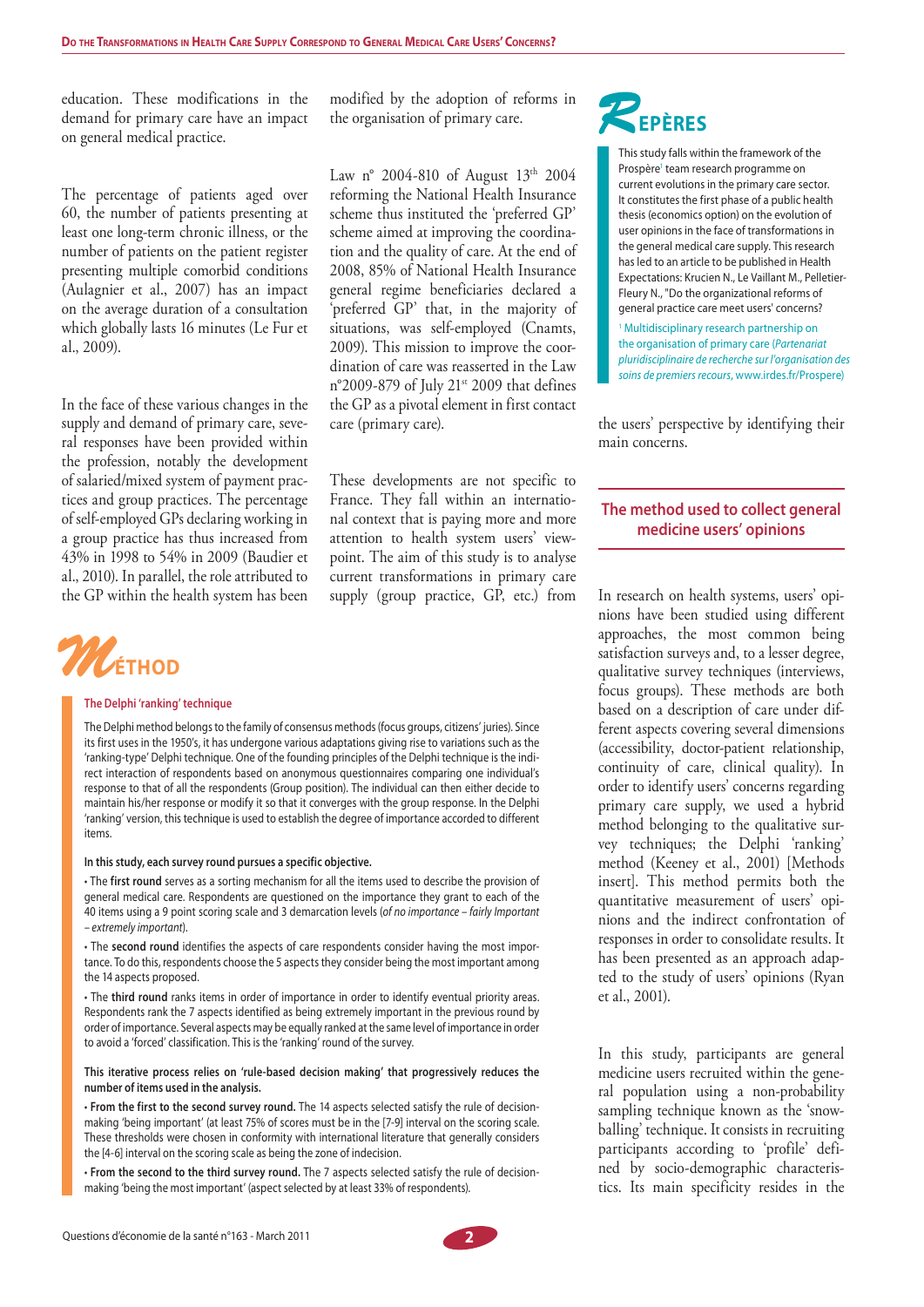| T1<br>List of the 40 aspects of general medical care by dimension |                      |                                                                                                                                                                                                                                                                                                                                                                                                                                                                                                                                                                                         |  |  |  |  |
|-------------------------------------------------------------------|----------------------|-----------------------------------------------------------------------------------------------------------------------------------------------------------------------------------------------------------------------------------------------------------------------------------------------------------------------------------------------------------------------------------------------------------------------------------------------------------------------------------------------------------------------------------------------------------------------------------------|--|--|--|--|
| <b>Dimension of care</b>                                          | Number of<br>aspects | List of aspects                                                                                                                                                                                                                                                                                                                                                                                                                                                                                                                                                                         |  |  |  |  |
| Perceived quality<br>of clinical care                             | 8                    | Attention paid to the health problem's physical aspects - Prevention and health education - Meticulousness of the<br>clinical examination - Attention paid to the health problem's psychological and social dimensions - Consultation length<br>- Obtaining a medical examination - Obtaining a drugs prescription - The GP accepts the patient's demands in terms<br>of prescription.                                                                                                                                                                                                  |  |  |  |  |
| Doctor-patient<br>relationship                                    | 9                    | The GP provides information on the patient's health problem – Clear explanations – Confidentiality of information–The<br>GP provides information on the treatment and examinations - Shared medical decision- The GP knows the patient's<br>medical history - The GP listens to the patient - Amiability - The GP knows the patient's personal history.                                                                                                                                                                                                                                 |  |  |  |  |
| Organisation of care                                              | 11                   | Coordination of care – Waiting time before obtaining a consultation – Possibility of always consulting the same GP – Pos-<br>sibility of contacting the GP directly by telephone - The GP helps the patient to make an appointment with other health<br>professionals - Geographical proximity-The GP accepts visiting the patient at home-Possibility of consulting without<br>an appointment – Time spent in the medical structure waiting room– Cost of the consultation after reimbursement–<br>Information on the estimated waiting time on arrival at the main medical structure. |  |  |  |  |
| Characteristics of<br>the practice structure<br>and the GP        | 12                   | Cleanliness of the medical structure - GP's reputation - Quality of medical structure reception - Opening hours - Ease<br>of access to the medical structure (car park, handrail, etc.) - Atmosphere within the medical structure - Comfort of the<br>medical structure - Provision of entertainment within the medical structure - The GP practices in a medical structure<br>composed of other doctors, GPs or specialists, and paramedical health professionals–The type of GP.                                                                                                      |  |  |  |  |
| Source: Survey on general medical care user expectations, 2009.   |                      |                                                                                                                                                                                                                                                                                                                                                                                                                                                                                                                                                                                         |  |  |  |  |

fact that recruited individuals can themselves become recruiters until the profile quotas have been reached. The aim of this approach is to select individuals with potentially very different view points thereby avoiding the creation of cliques.

Participant selection was carried out with the aid of 8 'user profiles' defined by 3 socio-demographic characteristics (age: less than 55 years old versus 55 and over; gender: male versus female; area of residence: rural zone versus urban zone<sup>1</sup>). These characteristics were retained in priority because in the literature they show a consistent effect on users' opinions whether expressed in terms of satisfaction or expectations. The aim of this sampling method is to obtain a selection of individuals with potentially very different view points on the theme under study so as to enrich the indirect confrontation of responses. Sample size was defined so as to obtain a minimum of 50 respondents and to maintain a diversity of profiles in each survey round. Working on an anticipated 20% non-response and termination rate between each round, 80 participants were recruited from May to June 2009. They were questioned on a description of primary care supply based on 40 aspects selected from a review of the literature, a pilot study and working group discussions

(table 1). In order to limit the effects of presentational devices on participants' responses, the questions were randomly presented in the different questionnaires and the Delphi approach was limited to three survey rounds so as to avoid the forced convergence of responses.

#### **A diversified panel of users**

Throughout the different survey rounds, the sample of respondents remained globally stable in terms of age, gender and zone of residence thus ensuring a diversified representation of users' viewpoints on general medical care (table 2). The progressive reduction in the number of respondents during the different survey rounds is principally due to the late return of questionnaires that were thus not taken into account in the elaboration of successive questionnaires. In the first survey

round (N =74), 11% of respondents declared having at least one of the 30 longterm chronic diseases recognized by the National Health Insurance, 93% had a preferred GP, 27% self-reported 'Very good or Excellent' health against 48% in 'good' health and 25% with a health status perceived as 'Satisfactory'. 38% of respondents' GPs are in 'solo practice' against 58% in a 'group practice composed exclusively of GPs'.

#### **Users grant a high degree of importance to the doctor-patient relationship, and more particularly to information exchange**

Responses in the first round of the survey revealed a total of 14 aspects satisfying decision rule n°1 (at least 75% of scores situated in the [7-9] interval on the scoring scale) [Methods insert]. These

| T2<br>Evolution of respondent sample during the course of the survey |                 |           |           |  |  |  |  |
|----------------------------------------------------------------------|-----------------|-----------|-----------|--|--|--|--|
|                                                                      | Round n°1       | Round n°2 | Round n°3 |  |  |  |  |
| <b>Numbers</b>                                                       | $N = 74$        | $N = 70$  | $N = 65$  |  |  |  |  |
| Response rate                                                        | 92,5 %          | 94.6%     | 92.9%     |  |  |  |  |
| Women                                                                | 55,0%           | 57.0 %    | 58,0%     |  |  |  |  |
| Under 55 years old                                                   | 54,0 %          | 53,0 %    | 54,0 %    |  |  |  |  |
| Rural zone                                                           | 43,0 %<br>41.0% |           | 40,0%     |  |  |  |  |
| Source: Survey on general medical care user expectations, 2009.      |                 |           |           |  |  |  |  |

 $1$  The classification of respondents in rural or urban zones was carried out using area of residence postal codes and based on INSEE typology.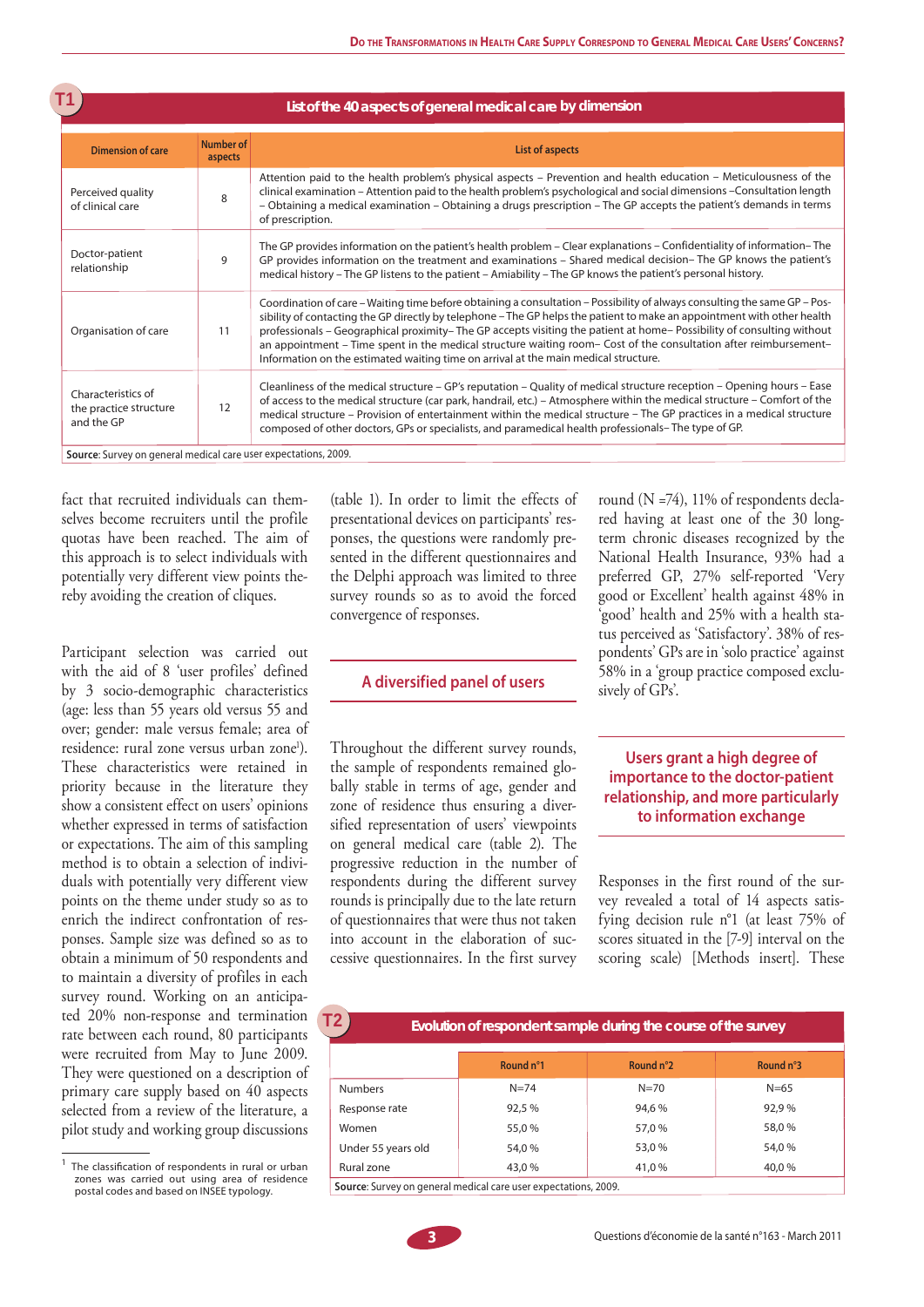aspects, whose high level of importance was consensual among users, essentially describe the doctor-patient relationship (8 out of the 14 aspects belonged to this dimension) [table3]. This result was confirmed by the second and third rounds of the survey. Among the 7 aspects concerning general medical care at the core of users' concerns, 5 are related to the doctor-patient relationship (Obtaining information on the health problem – GP's knowledge of the patient's medical history – Clarity of explanations – Obtaining information concerning the treatment). More precisely, 'obtaining information concerning the health problem' appears to be the main priority for almost 80% of users.

A study carried out among 3540 patients in different European countries gave globally similar results (Grol et al., 1999). Based on a description of general medical care in 40 aspects, the patients were asked to rate the importance of each aspect in order of priority. Overall results were then classified by order of priority. Among the 5 leading aspects, 3 concern the exchange of information between the doctor and the patient (During the consultation, the doctor should dispose of sufficient time to listen, talk to the patient and provide necessary explanations – The doctor must guarantee the confidentiality of all information concerning the patient – The doctor must tell patients everything they wish to know about an illness). These results concord with the idea that the patient wishes to play a more active role in the doctor-patient relationship, share the medical decision, better understand their health status and gain in independence. Although more and more users multiply their sources of medical information, the GP remains the main source for 50% of users (David & Gall, 2008).

The increase in the number of individuals on GP patient lists suffering from chronic diseases equally calls for redefining the modes of communication between the GP and the patient who can then be considered as a 'co-producer' of health care (Wensing et al., 1998). Health care users' concerns regarding information exchange is broached in the March 4<sup>th</sup> 2002 reform concerning patients' rights and the quality of the health care system by introducing the obligation to inform patients. However, the monitoring of its application has remained insufficient and the majority of initiatives aimed at improving patient information exchange have been developed within the hospital sector. In the primary care sector, a durable relationship between the doctor and the patient appears to be a prerequisite to establishing a trusting relationship enabling the exchange of information.

#### **The 'perceived' quality of clinical care is equally at the core of general medicine users' expectations**

The results of this study show that users attach a high level of importance to the 'meticulousness of the clinical examination', the 'elaboration of preventive and health education actions' and to the GP's ability to 'deal with the physical consequences of a health problem (pain-discomfort). A patient's ability to evaluate the clinical/medical quality of care is, however, the subject of a broad debate in international literature. Globally, satisfaction surveys indicate patients' low sensitivity to variations in the quality of clinical care. This result has, however, been criticised because of inadequacies in the description of the treatment or the inappropriateness of the method chosen (satis-

| T3<br>Average score of importance by dimension of general medical care |                      |               |                              |               |  |  |  |  |
|------------------------------------------------------------------------|----------------------|---------------|------------------------------|---------------|--|--|--|--|
| Dimension du soin                                                      | Number of<br>aspects | Average score | <b>Standard</b><br>deviation | <b>Median</b> |  |  |  |  |
| Doctor-patient relationship                                            | 9                    | 7.83          | 0.88                         | 8.05          |  |  |  |  |
| Perceived quality of clinical care                                     | 8                    | 6.75          | 1.32                         | 6.66          |  |  |  |  |
| Organisation of care                                                   | 11                   | 6.96          | 0.50                         | 6.73          |  |  |  |  |
| Characteristics of the practice structure and the GP                   | 12                   | 4.97          | 1.75                         | 5.38          |  |  |  |  |
| Source: Survey on general medical care user expectations, 2009.        |                      |               |                              |               |  |  |  |  |

faction survey). By revealing that certain aspects of 'perceived' quality of clinical care are among general medical care users' major preoccupations, our study shows that, from the users' perspective, the doctor-patient relationship is not in itself sufficient to ensure quality care. A study carried out among 160 patients in the United Kingdom (Cape, 2002) shows that the 'perceived' duration of a consultation has a relatively strong influence on the patient's perception of care. Consultation length in general practice is largely determined by patient characteristics and clinical context (reason for consulting). A significant increase in the percentage of patients suffering from chronic diseases on a GP's patient register will unavoidably require reorganising the practice (limiting consultation length, increasing waiting times, reducing the number of home visits). These changes can then be negatively perceived by patients in terms of quality of care in general medicine.

#### **Coordination of care equally emerges as a user concern**

Through the different rounds of the survey, the GP's role in the coordination of care emerged as one of the most important aspects. General medicine users value the role of the GP as 'gatekeeper' within the health system. Recently, the coordination of care received particular attention in the 2004 and 2009 health care reforms by respectively instituting the coordinated care path and the 'preferred GP' that reasserted the pivotal role played by the GP in the care of patients within the health system. The David & Gall (2008) study shows an increasing acceptance for the coordinated care scheme since its introduction and almost 75% of respondents consider that it has a positive impact on the quality of care. If the GP is to be effectively perceived as a key player in orienting patient care rather than a 'player rationing access to secondary care' [Grumbach et al., 1999], it seems necessary to complete the 'preferred GP' scheme with additional initiatives notably aimed at improving inter-professional cooperation.